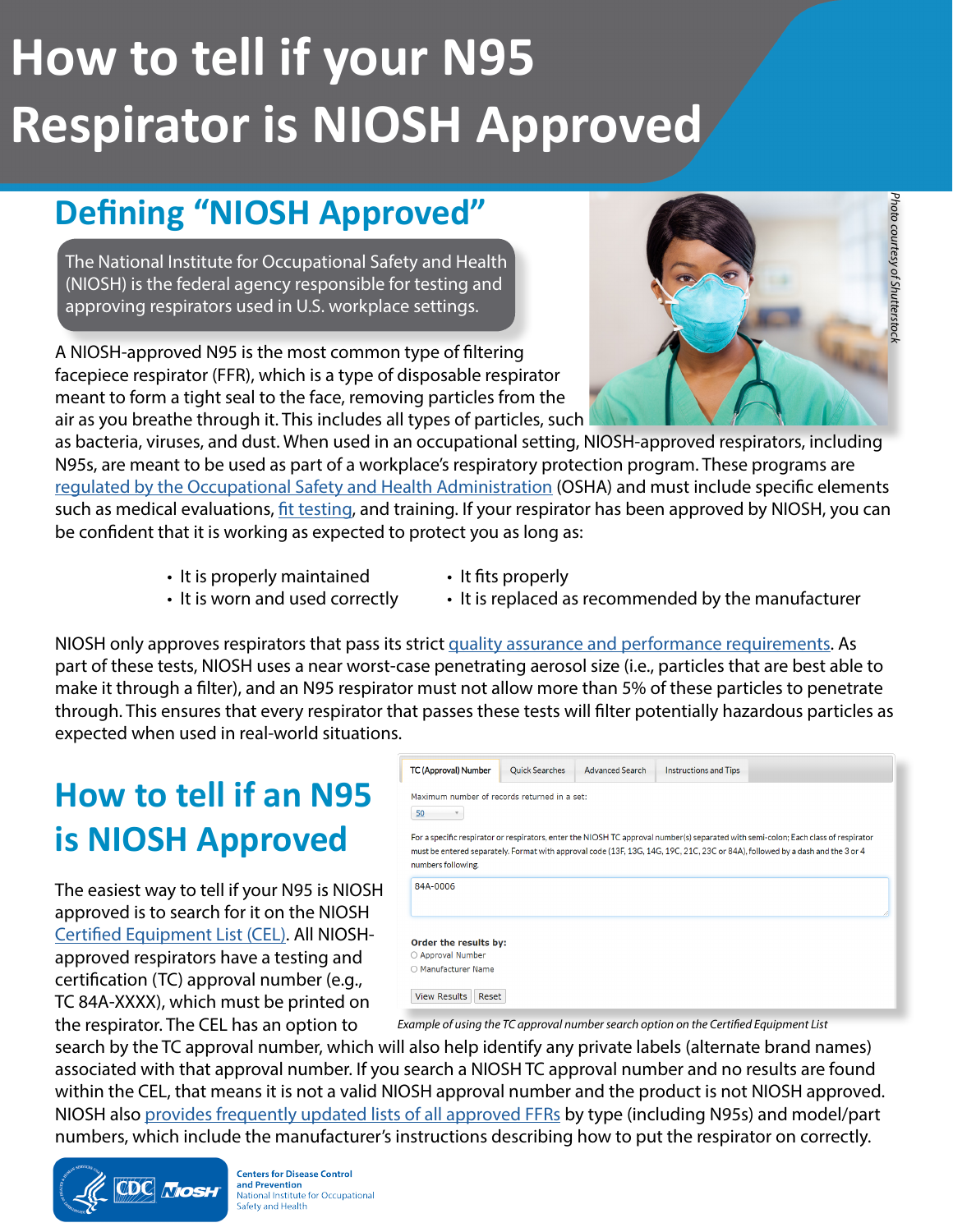Additionally, respirators that have earned NIOSH approval will have [specific labeling printed on the](https://www.cdc.gov/niosh/npptl/topics/respirators/disp_part/default.html)  [facepiece](https://www.cdc.gov/niosh/npptl/topics/respirators/disp_part/default.html). You may see some respirators on the market labeled as "N95," but if a respirator does not contain all of the components of the required label, it is not a NIOSH-approved respirator and, therefore, cannot be relied on to provide the same level of respiratory protection.



# **Counterfeit Respirators/Misrepresentation of Approval**

Counterfeit respirators are those that have not undergone NIOSH testing and evaluation themselves, but were specifically manufactured to mimic a respirator product that did receive NIOSH approval. Misrepresentation of the NIOSH approval occurs when a respirator product is falsely marketed and sold as being approved by NIOSH. Because these products are not NIOSH approved, they may not be capable of providing appropriate respiratory protection to workers. NIOSH is aware that when the national demand for N95 respirators is high, the number of falsified claims of NIOSH approval of products on the market also increases. When NIOSH becomes aware of counterfeit respirators that misrepresent NIOSH approval, the product is posted on the [Counterfeit Respirators/Misrepresentation of NIOSH Approval webpage](https://www.cdc.gov/niosh/npptl/usernotices/counterfeitResp.html) to alert users, purchasers, and manufacturers. This is the best place to check if NIOSH identified the product you are planning to buy as being a counterfeit respirator.

For more information on NIOSH's policy on fraudulent claims of approval, see the [NIOSH Conformity](https://www.cdc.gov/niosh/npptl/resources/pressrel/letters/conformitymanuf/CA-2021-1032.html)  [Assessment Letter to Manufacturers, CA 2020-1032](https://www.cdc.gov/niosh/npptl/resources/pressrel/letters/conformitymanuf/CA-2021-1032.html).